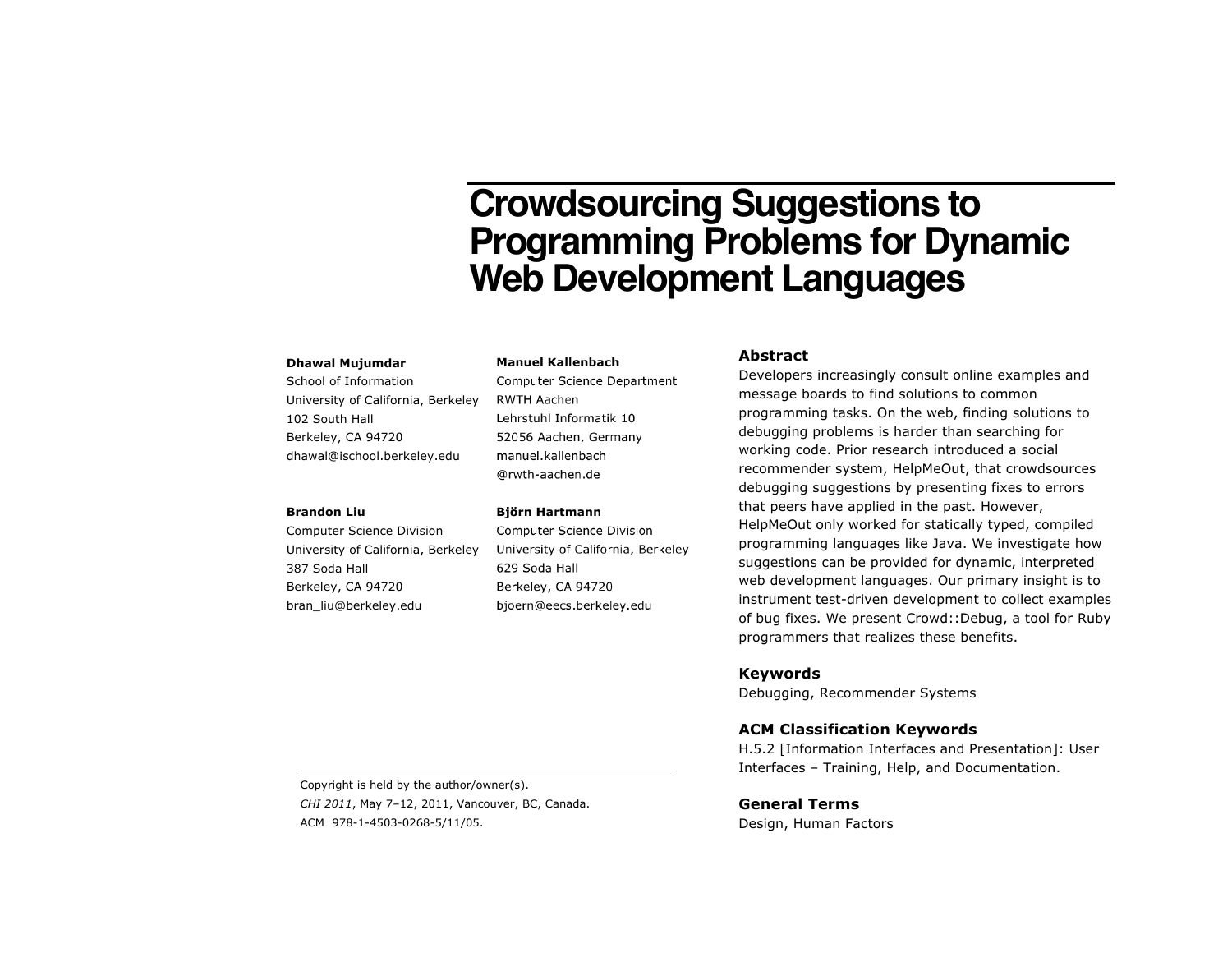#### **Introduction**

Understanding and successfully correcting program bugs is challenging. This is especially true for dynamically typed, interpreted languages that are popular for web development. Such languages often lack good analysis and debugging tools. Many programmers turn to web resources such as the Q&A site Stack Overflow for advice [7]. However, online sites and web search are often better at providing code examples for new functionality than for finding solutions to project-specific bugs. Reasons include the difficulty of searching for structurally similar code using engines optimized for plain text queries; and low incentives for developers to read others' broken code.

One way of sidestepping such problems is to collect examples of bug fixes without requiring programmers to explicitly publish such information, by observing the actions of programmers in their development environments. In particular, HelpMeOut [4] introduced the concept of crowdsourced bug fix suggestions: IDE instrumentation tracks compiler output and saves code changes that take a project from a broken to a fixed state into a shared database. To date, the HelpMeOut approach only applies to statically typed languages. Many web developers do not use such languages, but instead rely on dynamically typed, interpreted languages like Ruby and Python. In these languages, little to nothing is known about what type variables will have before execution. Thus, most program errors only occur at run-time, circumventing HelpMeOut's main strategy for detecting problems.

Our research investigates whether crowdsourced bug fix suggestions can be generated for dynamically typed languages, where they could be especially beneficial.

We are developing Crowd::Debug, a development tool that collects and displays bug fix suggestions for the Ruby programming language. *The primary insight behind Crowd::Debug is to leverage test-driven development (TDD) as the source of bug fix examples.*  In TDD, tests are written before functions are implemented and implementation code is only written or corrected when there are failing tests (see Figure 1). Failing tests thus indicate both missing functionality and incorrect program behavior.

We implement Crowd::Debug for Ruby (and specifically, Ruby on Rails) because of its popularity for web development. Among Ruby programmers, testdriven development is widely practiced: In a survey<sup>1</sup> of 4000 Ruby programmers, more than 85% use methods of test-driven development. Adhering to TDD offers reasonable expectations of code correctness and robustness, in the absence of good static analysis tools.

The rest of this paper is organized as follows: We first present a review of related work and a scenario that demonstrates the benefit of our tool. We then discuss the implementation of our prototype, and findings from initial user studies. We conclude with an outlook to future work.

#### **Related Work**

Prior research falls into three areas: automated debugging tools, help for locating relevant resources, and help for understanding the causes of bugs.



**Figure 1**: In test-driven development, tests are written before implementation code. Monitoring changes in test status enables Crowd::Debug to identify potential bug fixes.

 $1$  http://survey.hamptoncatlin.com/survey/stats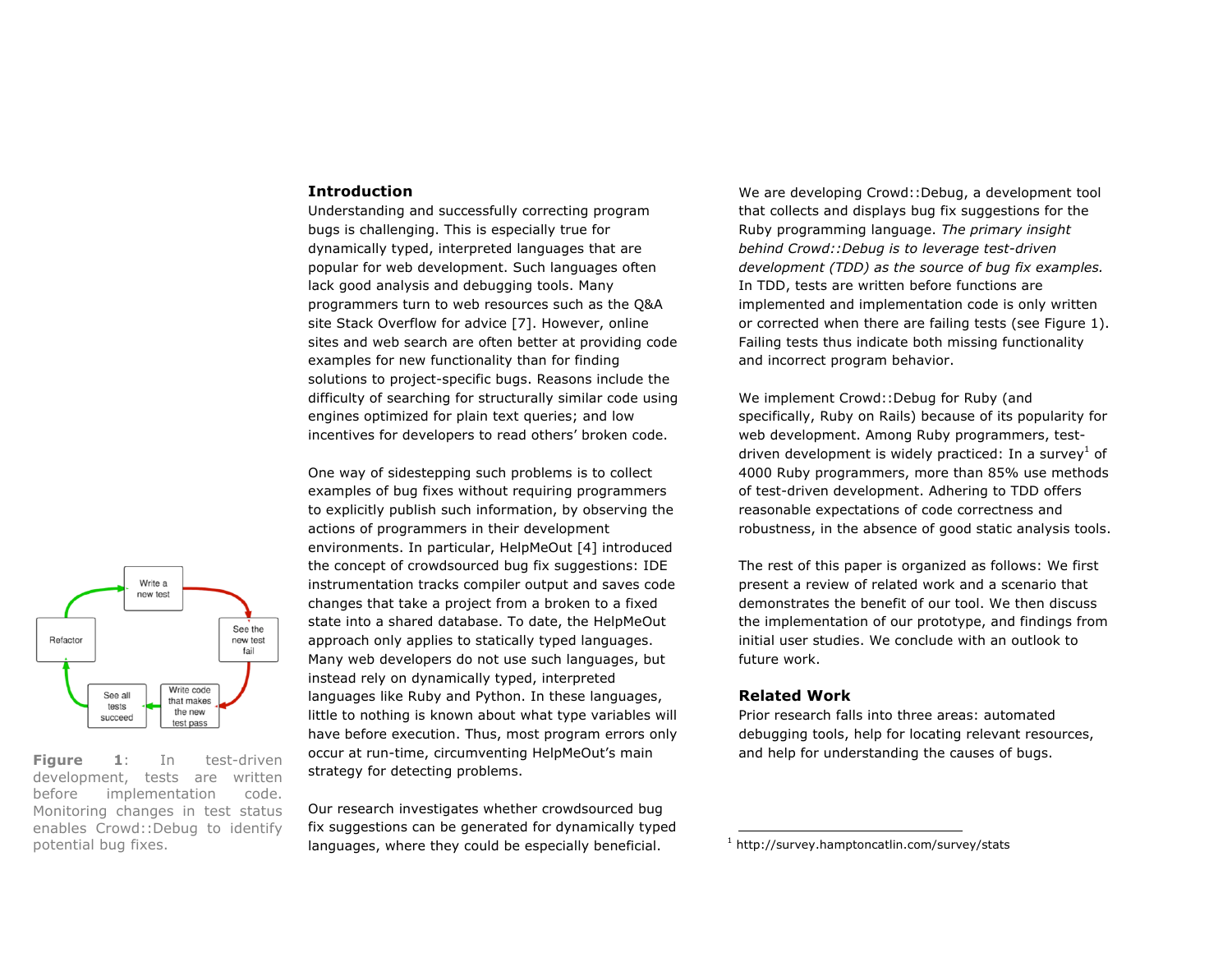#### 16 tests 1 failures

## **Location of the test:**

/spec/controllers/topics\_controller\_spec.rb:24

#### **Exception Message:**

NoMethodError: You have a nil object when you didn't expect it! You might have expected an instance **Backtrace:** 

A

 $\bullet$ 

#### ./app/controllers/topics controller.rb:16:in 'dashboard

#### **Suggestions:**



#### **Suggestions:**



**Figure - 2A**: Crowd::Debug shows the exception, backtrace, and code suggestions for a failed test. 2B: Close-up of code suggestions.

**Automated debugging tools** attempt to fix code with minimal user involvement. ReAssert, a plugin for the Eclipse Java IDE, helps developers fix failed unit tests [3]. ReAssert does not alter the source code in order to fix the bug; rather it tries to alter the test. BugFix [5] suggests possible solutions to programming errors from a knowledge base. Machine learning techniques are used to improve the suggestions for a given bug. Once a bug is fixed, developers are able to enter a new bug fix description into the knowledge base, but have to do so manually.

Code-specific search tools help developers **locate relevant resources**: Blueprint [2] integrates web search for code examples into the FlexBuilder IDE. Blueprint enhances query terms and adds links to copied source code indicating its origin on the web. DebugAdvisor [1] allows developers to search for information related to a bug with a fat query consisting of additional context of the bug. This query can include natural language text, core dumps, and debugger output. Results are retrieved from software repositories, logs, and bug databases.

Tools for novice or end-user programmers emphasize **understanding root causes** of program bugs. Ko's Whyline [6] allows programmers to ask "Why did" and "Why didn't" questions about their program's output. Backstop [8] aids novice programmers in fixing runtime errors of Java programming language by providing more user-friendly error messages when an uncaught exception occurs.

Crowd::Debug presents examples of previous bug fixes related to the corresponding failing test. It provides code fixes in form of suggestions that other programmers have applied to closely related errors in a test-driven development environment. In contrast to ReAssert, Crowd::Debug does not alter any of the tests in order to successfully pass them.

#### **Scenario: Working with Crowd::Debug**

Jane, a programmer interested in web application development, wants to write a 'dashboard' for her blogging application. She writes a basic controller test: "*GET dashboard should show a list of all the recent topics*". She runs her test suite and the Crowd::Debug interface is displayed, which shows that one test failed, with the exception "*NoMethodError: You have a nil object when you didn't expect it! The error occurred while evaluating nil.each*" Normally she would search the web for this error message, but Crowd::Debug suggests two fixes.

Both fixes show examples of code where *Topic.all* is called instead of *Topic.first* (see Figure 2), indicating a distinction between an element and a list of elements. This distinction would have been caught at compile time in Java, but in Ruby, such exceptions are not caught until the program is run. Jane implements the suggested change, and then runs the test suite again to see that all tests pass.

### **The Crowd::Debug Prototype**

Our prototype is a web application that works on the client-server model. Crowd::Debug augments the existing test driven development process. Figure 3 describes the 3 main components: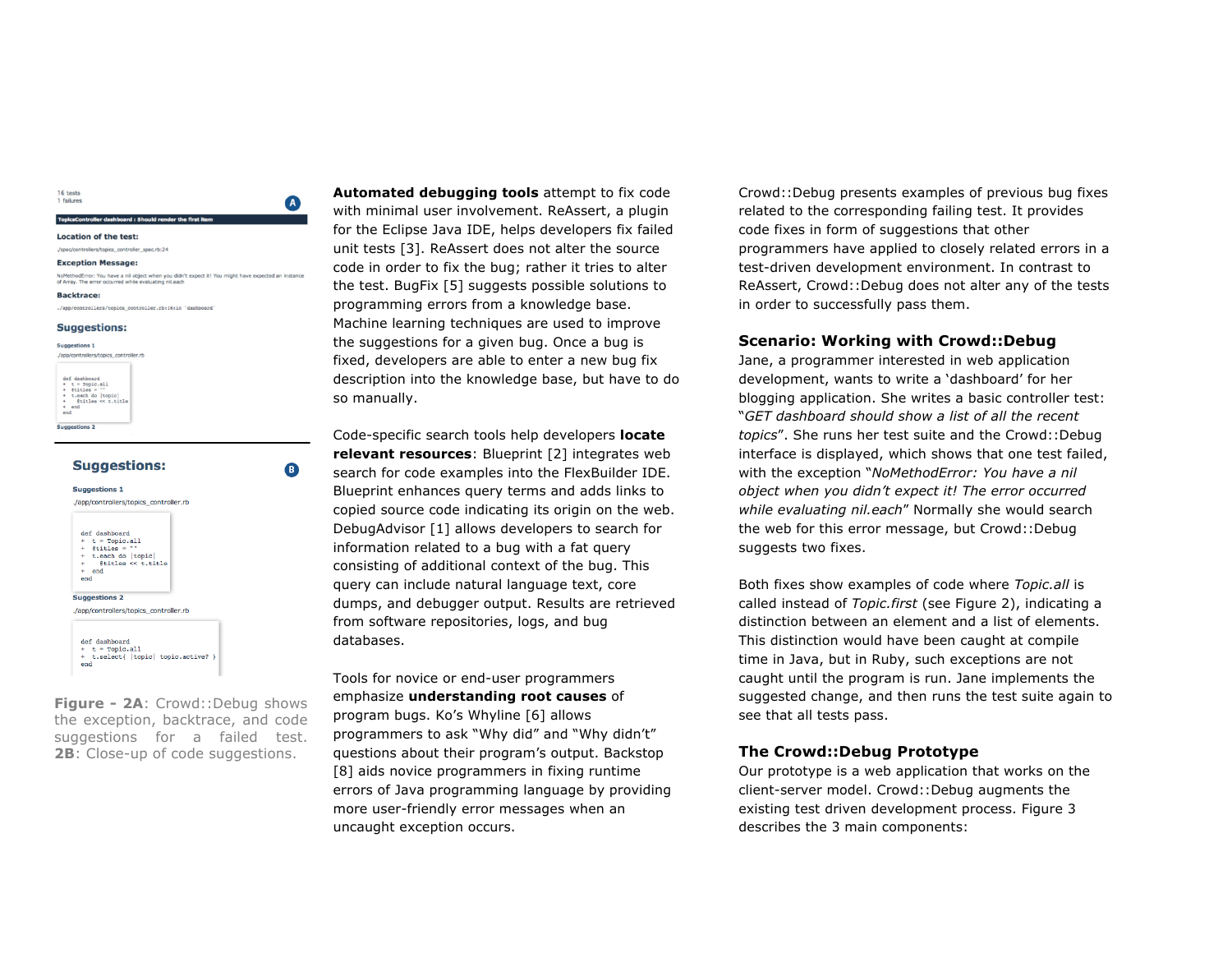

**Figure 3**: In the Crowd::Debug architecture, an augmented test framework on the client side is used to collect fixes, and to query for fixes. A central server stores all fixes for many users.

| Token              | Replacement string            | Example                              |
|--------------------|-------------------------------|--------------------------------------|
| VarNameToken       | <b>INST_VAR / CONST / VAR</b> | $@$ foo $\rightarrow$ INST VAR       |
|                    |                               | $Foo \rightarrow CONST$              |
|                    |                               | foo $\rightarrow$ VAR                |
| MethNameToken      | <b>METHOD</b>                 | $def$ hello $\rightarrow$ def METHOL |
| <b>StringToken</b> | <b>STRING</b>                 | "hello" $\rightarrow$ STRING         |
| SymbolToken        | <b>SYMBOL</b>                 | :hello $\rightarrow$ SYMBOL          |
| NumberToken        | <b>NUMBER</b>                 | $42 \rightarrow$ NUMBER              |

**Figure 4:** Examples of substitutions <sub>2</sub> http://rspec.info performed by the lexical analyzer to generalize code.

A **bug tracker** collects information related to source code in both error and error-free state.

The **code repository** stores source code associated with errors and their test cases in a database. The code repository returns code suggestions based on an exception message, and the associated file that caused the exception.

The **suggestion interface** shows code fixes associated with the failing tests that are returned by the code repository. The suggestion interface also shows a backtrace of the program, exception messages and the location of the tests in the user's file system.

#### *Implementation*

The suggestion interface is implemented by extending  $RSpec<sup>2</sup>$ , a popular Ruby testing framework. RSpec displays results for each test on the console when the test suite is run. Crowd::Debug instead shows this information in a web browser and adds suggestions. Multiple fixes are displayed vertically (see Figure 2).

Crowd::Debug's bug tracker sends the result of each test to the server. If the test fails, the bug tracker records information of the test exception. The bug is assigned an identifier (the name of the failing test), and the exception message, stack trace, and the state of all source files are recorded. File state is recorded using the Git version control system<sup>3</sup>. Stack trace information is helpful, since the exception may have been thrown deep inside a library or the Rails framework. When the same test passes later, the server is notified and the

3 http://git-scm.com

state of the source code is recorded to create a pair of broken and working code fragments.

In order to facilitate matching of code between different projects, project-specific tokens, such as class names and string literals, are replaced with general placeholders such as CONST or STRING (see Figure 4). This generalization is performed for all code fragments during matching. Normalized Levenshtein distance between strings is used to compare both the exception messages and the stack traces with existing records in the database. We determined that weighing the exception message's distance twice as much as the source code gave good results. The five most similar source matches are then returned to the user.

### **Prototype Evaluation**

To evaluate the utility of our tool and determine the relevance of the system's suggestions, we conducted an initial user study with 8 users.

We asked our participants to write programs for two applications: an interactive quiz and a blog backend. Those implementing a blogging application were given an abstract task description such as: "*A get request to the index action should render the index view*". Participants had to first write a test for the intended functionality, and then implement it. This particular task was chosen since in practice, different programmers would naturally write different implementations. We also asked our participants not to use code generation and to strictly follow test-driven development practices.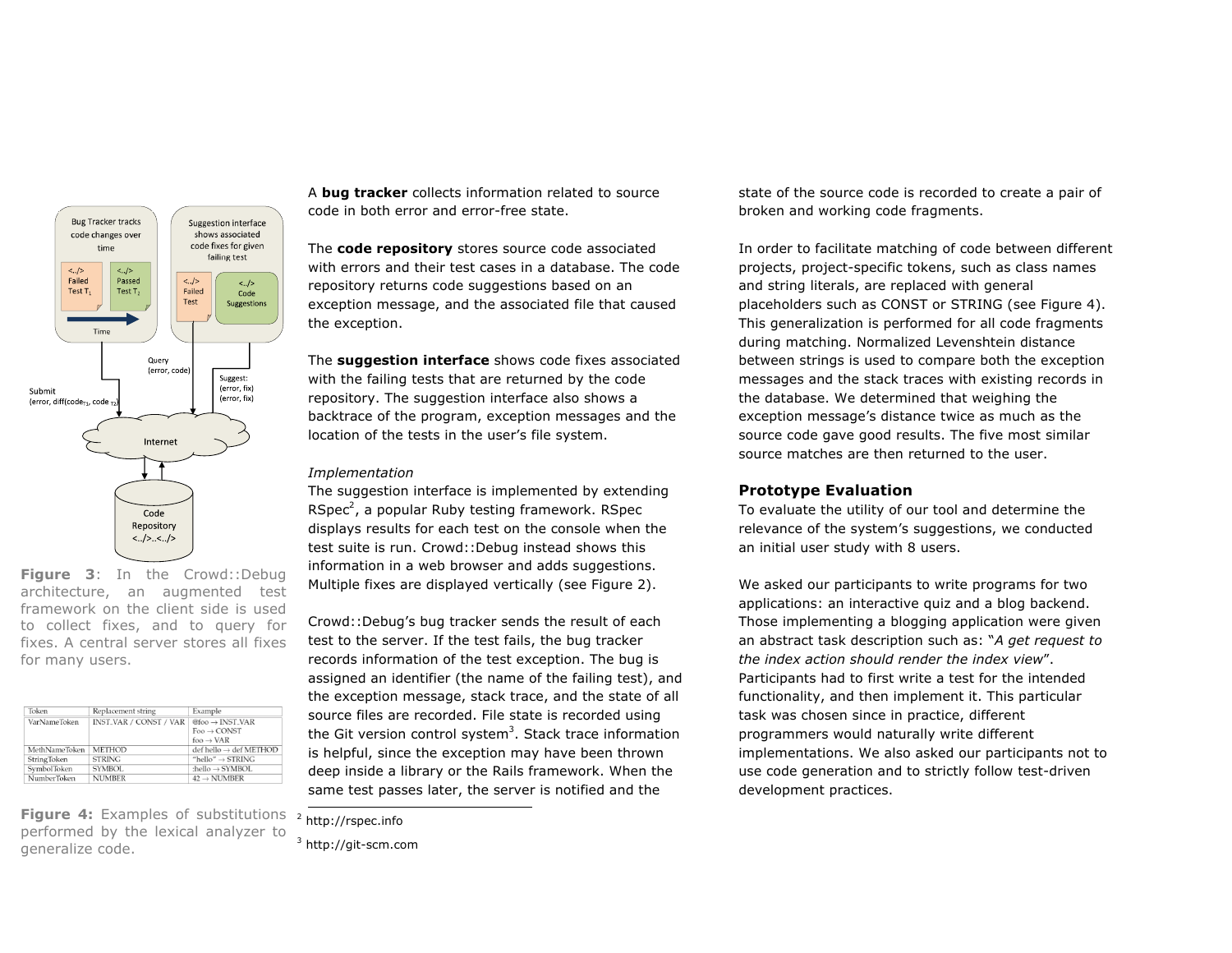The authors first performed the task themselves to seed the database with fixes. Our user studies resulted in 8 person-hours of data.

#### **Results**

We used screen capture to record all sessions. We then counted the number of useful suggestions that were presented by Crowd::Debug. We considered a suggestion to be useful if its application led to the success of the failed test.

Our user studies generated a total of 161 fixes. Participants queried Crowd::Debug 211 times, and Crowd::Debug suggested useful fixes in 120 cases (57%). 38 times (18%) suggestions were not useful, and for 30 bugs (14%), no fixes were suggested. In 23 cases (11%) the tests contained errors that prevented execution to reach to the point where the Crowd::Debug interface was shown.

Three participants in our user study were working for the same employer. We were particularly interested in their performance as a group, given that they shared similar coding practices and styles. For these participants, suggestions given by Crowd::Debug were useful in 63% of the cases versus 53% when compared to other participants. This suggests that common development practices can increase the utility of Crowd::Debug.

#### **Discussion and Future Work**  *Benefits*

Like systems for compiled languages, Crowd::Debug can successfully suggest fixes to syntactical errors. These can be debugged with knowledge of a language's small set of syntactical rules.

**Coding and Testing Conventions:** Crowd::Debug is especially effective for errors that arise from being unfamiliar with the conventions of a framework or library, such as assumptions about the structure and naming of methods. In addition, if development conventions are consistent enough between programmers (*e.g.*, if there are strong style guides within an organization), Crowd::Debug may act as an auto-complete tool for code that returns useful suggestions for frequently used implementation patterns.

**Leverages Expert Users:** In HelpMeOut, expert programmers can only contribute meaningful fixes if they intentionally try to compile broken code. In Crowd::Debug, we take advantage of the fact that experts run failing tests, so they also contribute fixes.

#### *Limitations*

**Detection of Errors:** If an error does not raise an exception, then no information is provided. Logical errors, such as the ordering of results, cannot be detected at all.

**Code Privacy**: Crowd::Debug does not employ any mechanisms to regulate visibility and sharing of code. Organizations may not want to expose their proprietary code to outsiders. Even within organizations, not everyone has an access to all code assets. A possible remedy is to add authorization levels to parts of code that should not be shared.

**Duplication of Fixes**: Crowd::Debug fails to detect duplicate fixes. While presenting code suggestions, Crowd::Debug does not check whether code fixes are duplicated or not. This results in many structurally